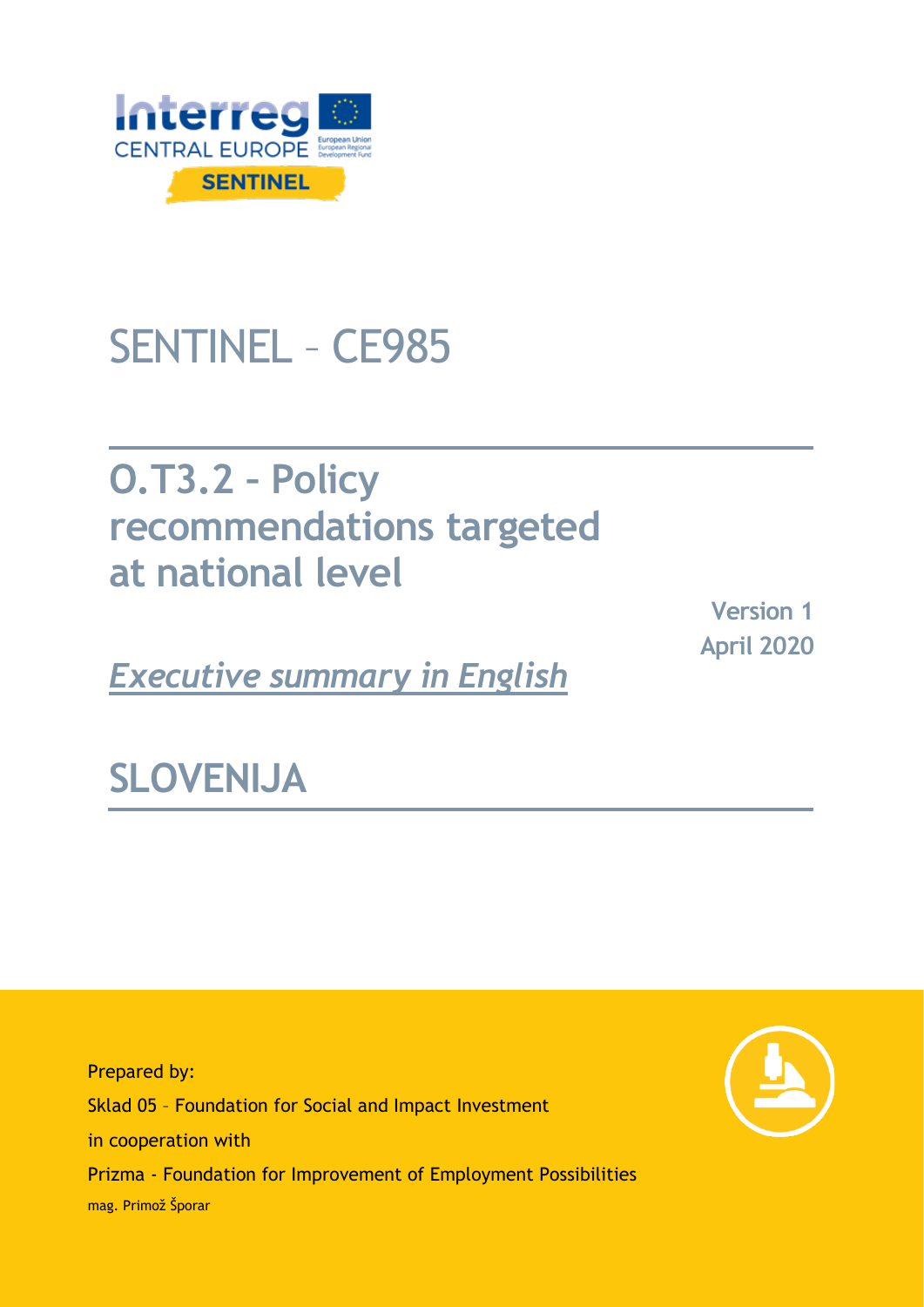



## **National context/environment of social economy and description of the challenge/problem which the recommendations aim to tackle**

More systematic approach to the social economy in Slovenia dates back the 1990s, with key legislation adopted in 2011 (the Social Entrepreneurship Act) and later amended in 2018. The selforganization of the sector began more systematically after 2007.

There are 260 registered social enterprises in Slovenia and many more non-governmental organizations with some characteristics of SE stakeholders.

The support environment for SE in Slovenia is diverse and encompasses several levels (national, local, different actors). Support for the social economy otherwise falls into two areas - support for the employment of vulnerable groups and support for business start-up/growth. Local communities play a limited role in support, and equally limited support is provided by "self-organized" NGOs and social enterprises that have "specialized" in support. In the case of the latter, the limitations are related in particular to human resources, insufficient or inconsistent standards of competence, business sustainability, etc.

The following key challenges related to SE have been recognized in recent years:

- A. Terminological and other ambiguities related to the distinction between social economy and social entrepreneurship and other concepts.
- B. Strategic measures and non-implementation of the adopted regulation (Social Enterprise Council, Financial Fund, untapped potential of the role of local communities, etc.).
- C. Efficiency and quality of the support environment and SE networking.
- D. Limited financial market and plurality of instruments
- E. The weak presence of social enterprises in the market for the sale of goods and services

### **Main SENTINEL activities and results leading to the recommendations**

Following the initial phase of partner country identification and needs analysis, the SENTINEL project has resulted in the creation of new, innovative models to support SEs and promote their cooperation and networking, with a focus on less-favored areas (eg rural areas).

Activities included:

1) "Managed networks" of the SE sector, which in essence represent innovative ecosystems within knowledge sharing, co-working, mutual business and other support, growth and sustainability of the business are promoted. This is also addressed by the Handbook of Managed Networks, which was produced as part of the project's activities.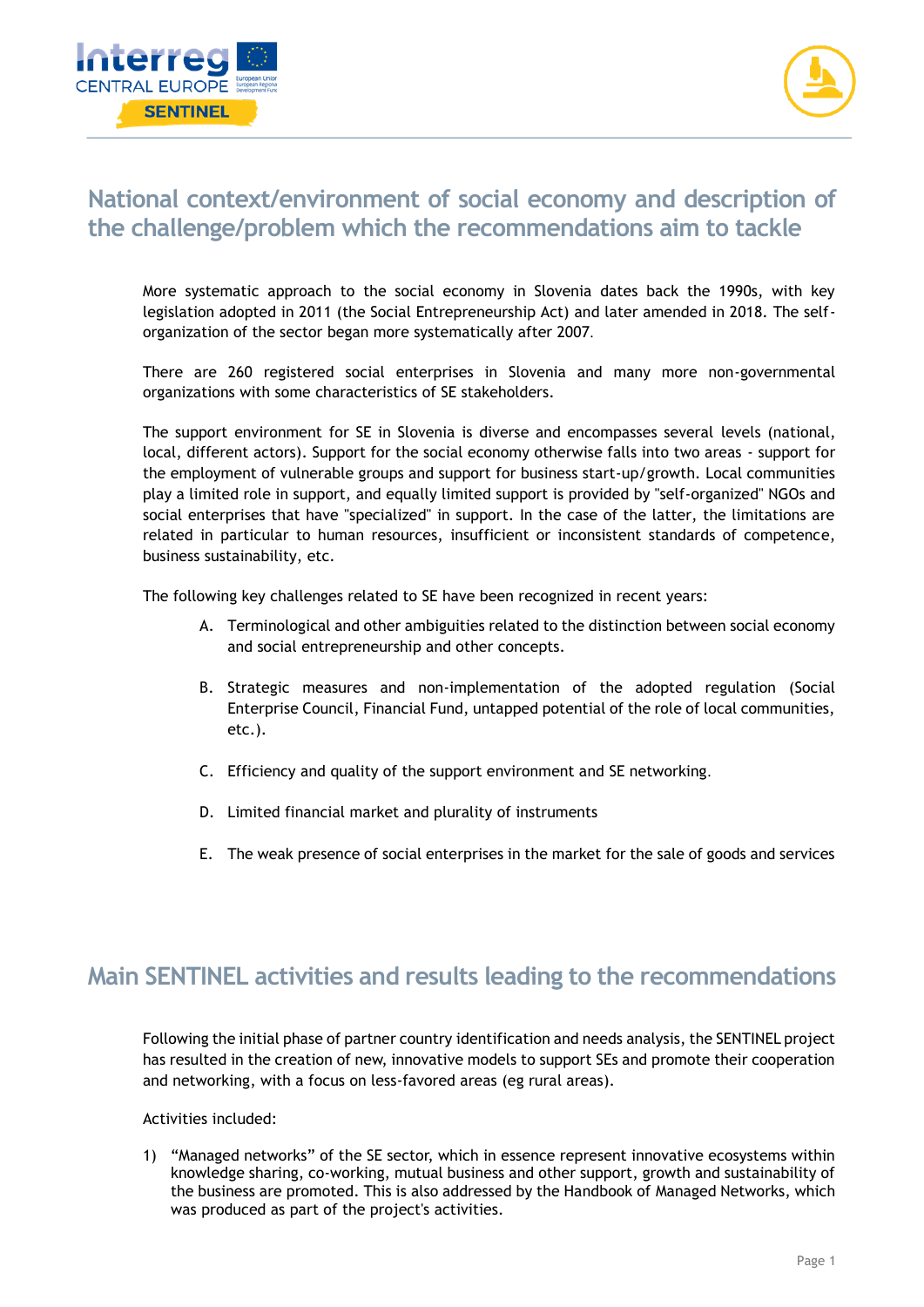



2) Establishment of "Social Business Mentoring Services" that will assist SE support organizations, especially in those regions, areas where support is not comprehensive, lack of knowledge and skills or approaches to support are vague.

The project carried out pilot activities (tailored to the specific environments of partner countries) of testing innovative support instruments. In Slovenia, we focused on existing social enterprises and the role of mentors, experts and advisers within the supportive environment. Implementation covered a range of activities (motivation, stakeholder identification, identification of specific needs, search for tailor made solutions, empowerment and networking, activity evaluation, etc

The findings for Slovenia do not deviate much from the general findings in other partner countries of the project. Meaningfully summarized:

- poor visibility or the "visibility" of the meaning and role of SE
- a legal and other non-incentive environment for operation, especially the unrecognizability of the need for segmentation by geographical area of operation of the SE (eg rural)
- overload or weak staffing capacity
- Weak capacities in the area of access to financing, non-plurality of funding sources (dependence on public grants)
- lack of knowledge, especially for entering the market for the sale of goods and services, the creation of sustainable business models, etc.

### **Summary of policy recommendations formulated**

Based on the findings of the SENTINEL project and taking into account other activities related to the SE sector in Slovenia, we have formulated 5 key recommendations:

- 1. Clear terminological delimitation and consistent legislative definition of key SE related concepts (social economy, social enterprise, non-governmental organization, no-profit, non-profit, social impact, etc.) in a way that promotes the development of the SE sector in Slovenia and is consistent with understanding of the SE in the EU area.
- 2. Consistent implementation of the already adopted legislation in the field of SE and its priority integration in all national policies, regulations and measures, including its integration into key documents on promoting entrepreneurship and local and regional development.
- 3. Development of a supportive environment based on knowledge, experience and expertise, which is achieved by setting standards for the SE supportive environment, systemic financing, its placement in the existing support schemes for entrepreneurship and support measures for its integration into the EU or the European framework.
- 4. Developing an integrated market for public and private financial instruments and empowering intermediaries to provide effective and accessible financial support to SEs across all life cycles.